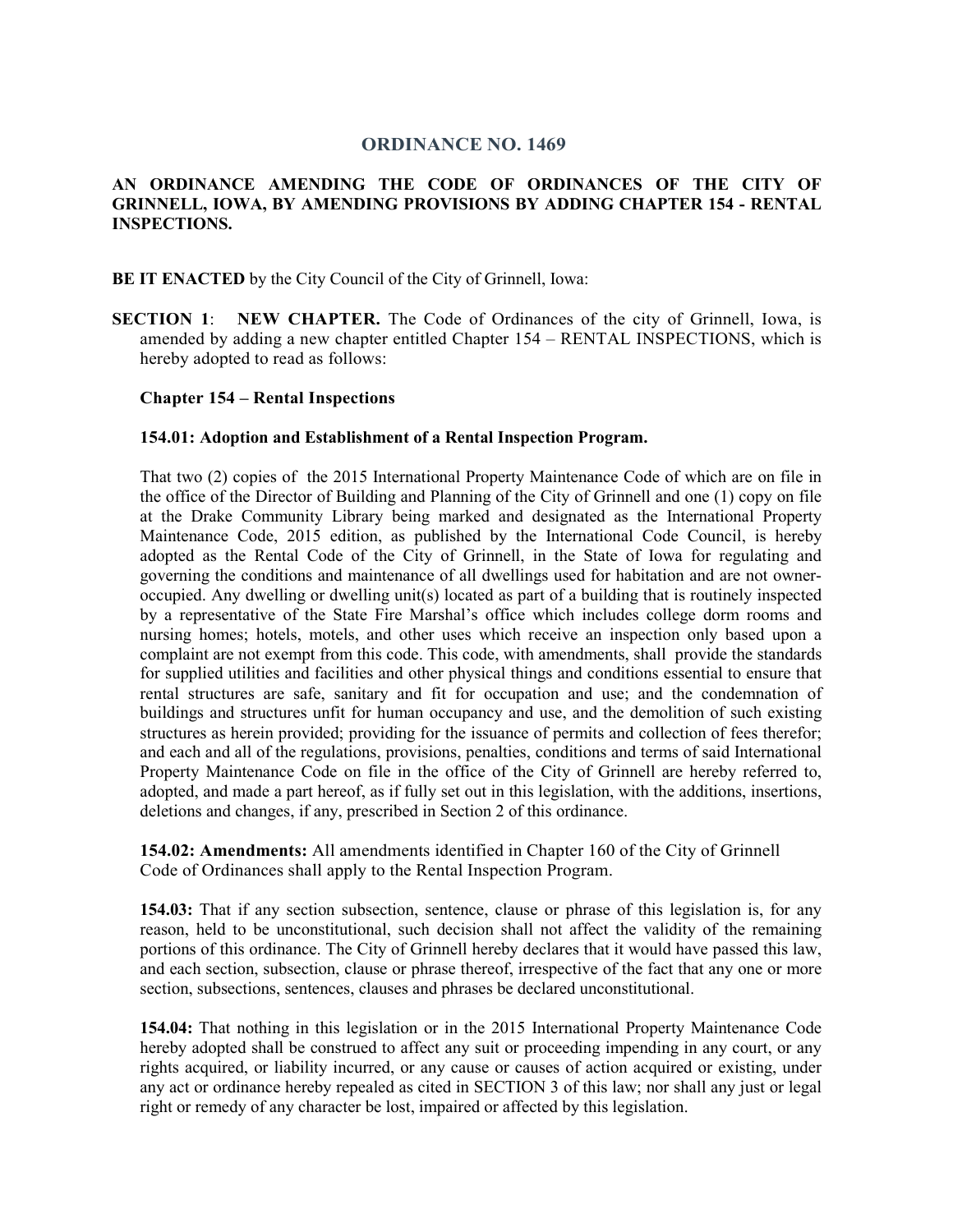**154.05:** That the City Clerk is hereby ordered and directed to cause this legislation to be published and recorded, and the community shall therefore be notified of such new regulations.

**154.06:** That this law and the rules, regulations, provisions, requirements, orders and matters established and adopted hereby shall take effect and be in full force and effect from and after the date of its final passage and adoption.

### **154.07: Registration Requirement**.

All rental properties and rental units within the corporate limits of the City of Grinnell shall be registered with the City annually by the owner or the owner's representative. The owner or owner's representative shall file a completed registration form (as provided by the City) with the Building and Planning Department on or before May 1 of each year.

By registering rental properties and/or rental units, the property owner consents to the City of Grinnell Code Official or a designated agent, entering and conducting an inspection. The registration process shall be conducted in accordance with the City of Grinnell's Rental Code Administrative Policy.

**154.08: Inspection**. Each rental property and rental unit shall be inspected by the designated inspector at a frequency stated in the City of Grinnell's Rental Code Administrative Policy. The inspections will be conducted to confirm compliance with regulations set forth by said Code. Inspections will be conducted in accordance with the City of Grinnell's Rental Code Administrative Policy and in accordance with all state and federal laws pertaining to tenant rights and notification requirements. When there is more than one dwelling unit at a rental property, the Code Official, or a designated agent, shall make the determination on whether all of the dwelling units must be inspected, or a percentage of the units may be inspected as a substitution, solely at the discretion of the Code Inspector.

**154.09: Fees**. All fees associated with the Rental Code program shall be established by resolution of the City Council.

**154.10: Contact Information.** All rental properties shall have the name and contact information of the property owner and/or the property owner's representative clearly and visibly posted for tenants. This information must be on file with the City and contained in the registration application. Incorrect info may be subject to a major violation fine as outlined in the fee schedule which is available and on file in the office of the City of Grinnell City Clerk.

**154.11: Violations**. Rental properties and/or rental units that fail to comply with this chapter shall be referred to the Code Official and attorney for prosecution as a municipal infraction. Failure to comply with this chapter, including but not limited to failure to register a property, may result in the revocation of a certificate of occupancy and/or a requirement to vacate the property.

**154.12: Appeals:** Any person whose permit to operate a rental dwelling unit has been suspended or who has received notice from the housing inspector that a permit is to be suspended unless existing conditions or practices are corrected, may request, and shall be granted, a hearing on the matter before the Building Code Board of Appeals, provided that if no petition for such hearing is filed within ten (10) days following the day on which such permit was suspended, such permit shall be deemed to have been automatically revoked.

**154.13: Occupancy**: All dwelling units shall not be occupied by more occupants than what is